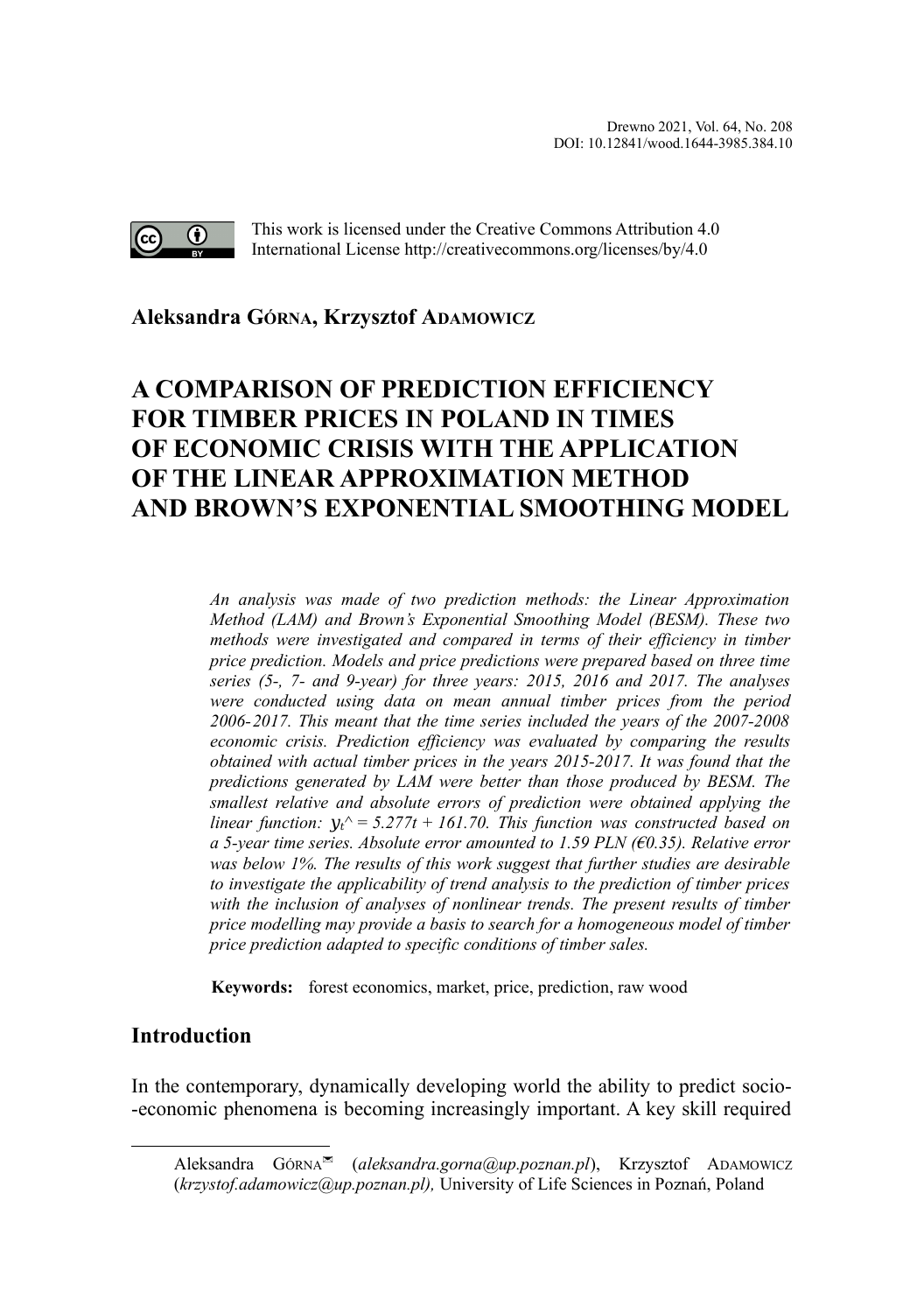of managers at present is to use available tools to prepare forecasts assisting the organisational management system. As a consequence, knowledge needed in the prediction development process is considered to be increasingly important. In the dynamically changing economic situation (the economic crisis of 2007-2008, the current economic crisis related to the pandemic) reliable prediction is a crucial element supporting the decision-making process. This is evidenced by the fact that in recent years many researchers have investigated prediction models, including also price prediction. For example, Mondal et al. [2014] and Du [2018] prepared predictions of share prices, McNally et al. [2018] conducted studies on future bitcoin prices, crude oil prices were predicted by Du Cao et al. [2015] and by Kowalik and Herczakowska [2010], while short-term predictions of electricity prices at the Polish Power Exchange (Towarowa Giełda Energii) were presented by Popławski [2006]. Literature on the subject also includes studies comparing various prediction models in terms of their capacity to predict price trends. Results of such studies have been presented by, for example, Chou and Ngo [2016], Omar et al. [2016], Du [2018], McNally et al. [2018], and Shao and Dai [2018]. There is a very limited number of papers concerning the timber market. The problem of forecasting timber prices has been investigated, for example, by Soares et al. [2010], who attempted to construct a model forecasting prices of eucalyptus (*Eucalyptus spp.* L.), while Koutroumanidis et al. [2009] presented forecasts of fuel wood prices in Greece using the ARIMA models, artificial neural networks and a hybrid ARIMA-ANN model, Cordeiro et al. [2010] developed a model forecasting export prices for pine lumber in Brazil. In turn, Malaty et al. [2007] attempted to compare the efficiency of forecasting of pine (*Pinus sylvestris* L.) timber prices in Finland using two models, the Autoregressive Integrated Moving Average Model (ARIMA) and Vector Autoregression (VAR). Among the conclusions presented by those authors is an indication of the need for further studies on innovative tools supporting the prediction of timber prices. They stress that timber products are subject to considerable price volatility and are strongly affected by local conditions in the forest economy. Adamowicz [2010] stated that in view of the need to take account of economic changes manifested in the business cycles of forestry administrative units, studies need to analyse changes in the timber market, including also studies based on prediction. These provide a basis for planning processes (not only in forestry) and support decision-making processes by incorporating actions to be conducted in the future, taking account of knowledge on past and present events. For this reason, research needs to be carried out in relation to the search for empirical evidence concerning stochastic properties of timber prices and development of methodological foundations for the prediction of changes in those prices. Due to the specific character of the forest economy, reliable prediction of timber prices requires consideration of the forest economy conditions in individual countries. In Poland, to date, no in-depth studies have been conducted in this regard. In view of the lack of methodological foundations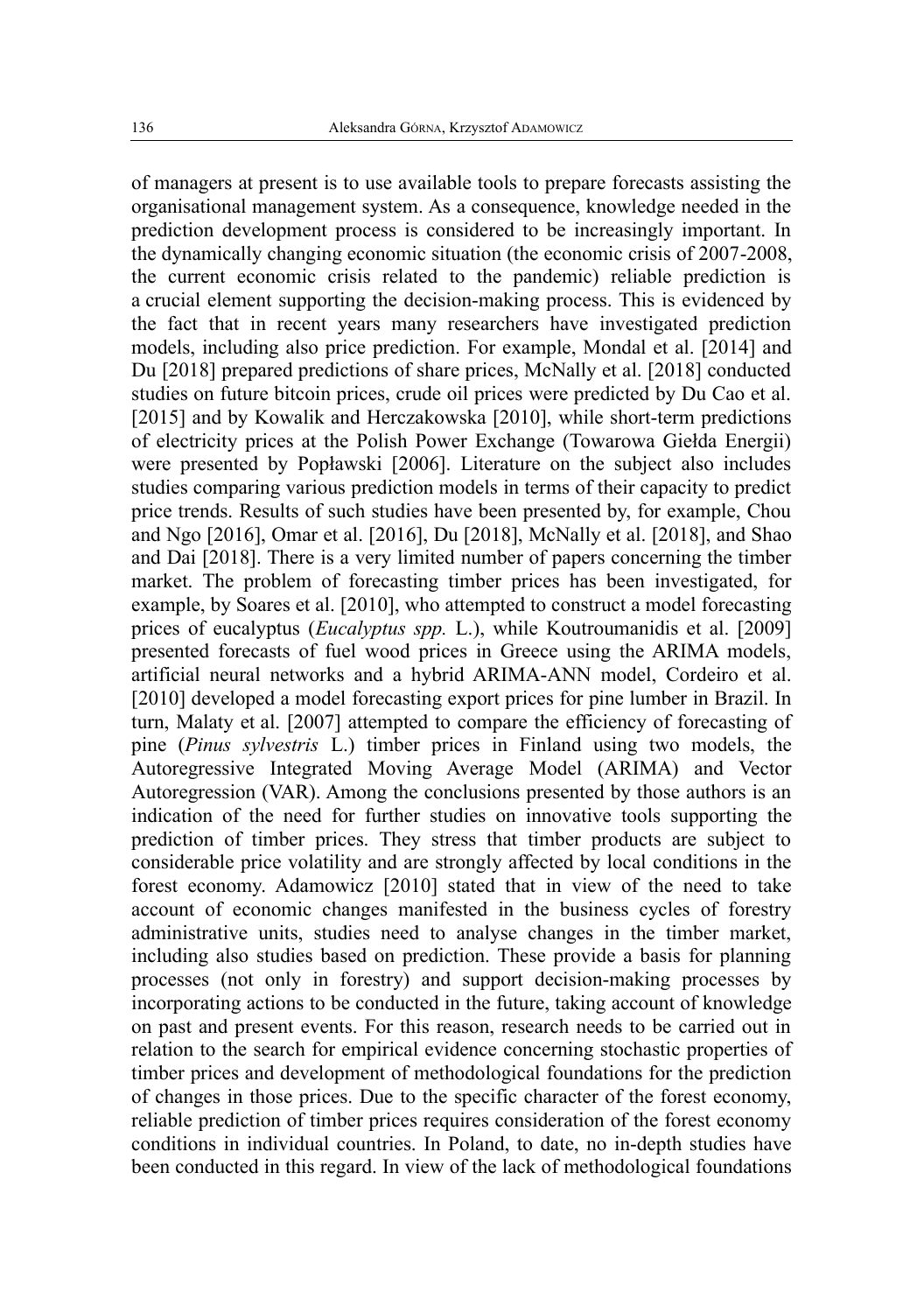for the development of predictions for changes in timber prices in Central Europe, particularly Poland, it is desirable that such research should be carried out. Considering the current state of knowledge on prediction methods, all studies in this area will contribute both to scientific theory and to the development of know-how.

For example, in Poland there is a lack of methodological foundations facilitating the preparation of reliable forecasts for the development of prices for individual timber assortments. It appears that results of Polish research on the subject may be used in comparative analyses concerning timber price predictions in other countries, particularly in Central Europe. It needs to be remembered that at present there are no uniform European guidelines for the utilisation of timber resources, and as a result various organisational and legal solutions are applied in timber trading. For this reason, it is necessary to develop a comparative database of prediction results obtained using diverse methods, which may be further verified under different legal and economic conditions. In the authors' view, studies on the prediction of changes in timber prices ought to begin with the testing of objective forecasting methods. It was thus decided to analyse the applicability of selected econometric methods in *ex ante* analysis to predict timber prices. The main aim of the study was to select one of two investigated methods, Brown's Exponential Smoothing Model (BESM) and the Linear Approximation Method (LAM), as a method providing a better fit for the forecasting of changes in timber prices in Poland. The study presented below did not take account of imports, exports and natural disasters, which may affect the results obtained. The study assumed that any inflation that occurred was included in the average annual wood prices. These factors may be a subject for continued research. The present research is of a pioneering nature; due to the lack of confirmed scientific tools for wood price prediction, the selected methods were investigated with the aim of providing a basis for comparing more complex methods or creating a hybrid statistical and mathematical model that would be of use in predicting wood prices in Europe.

#### **Research methodology**

The two methods selected for this study were LAM and BESM. The analysis was based on information on mean annual timber prices (PW) from the period 2006-2017. To determine which method best predicted PW changes, each of the analysed methods was used to obtain three forecasts for the years 2015, 2016 and 2017, and the results were compared with actual data on PW in those years. The data used in the study are average annual wood prices. The authors assumed that inflation was included in these prices, and therefore they have not been adjusted. The price information was obtained from the Announcements of the President of the Central Statistical Office, which are published annually.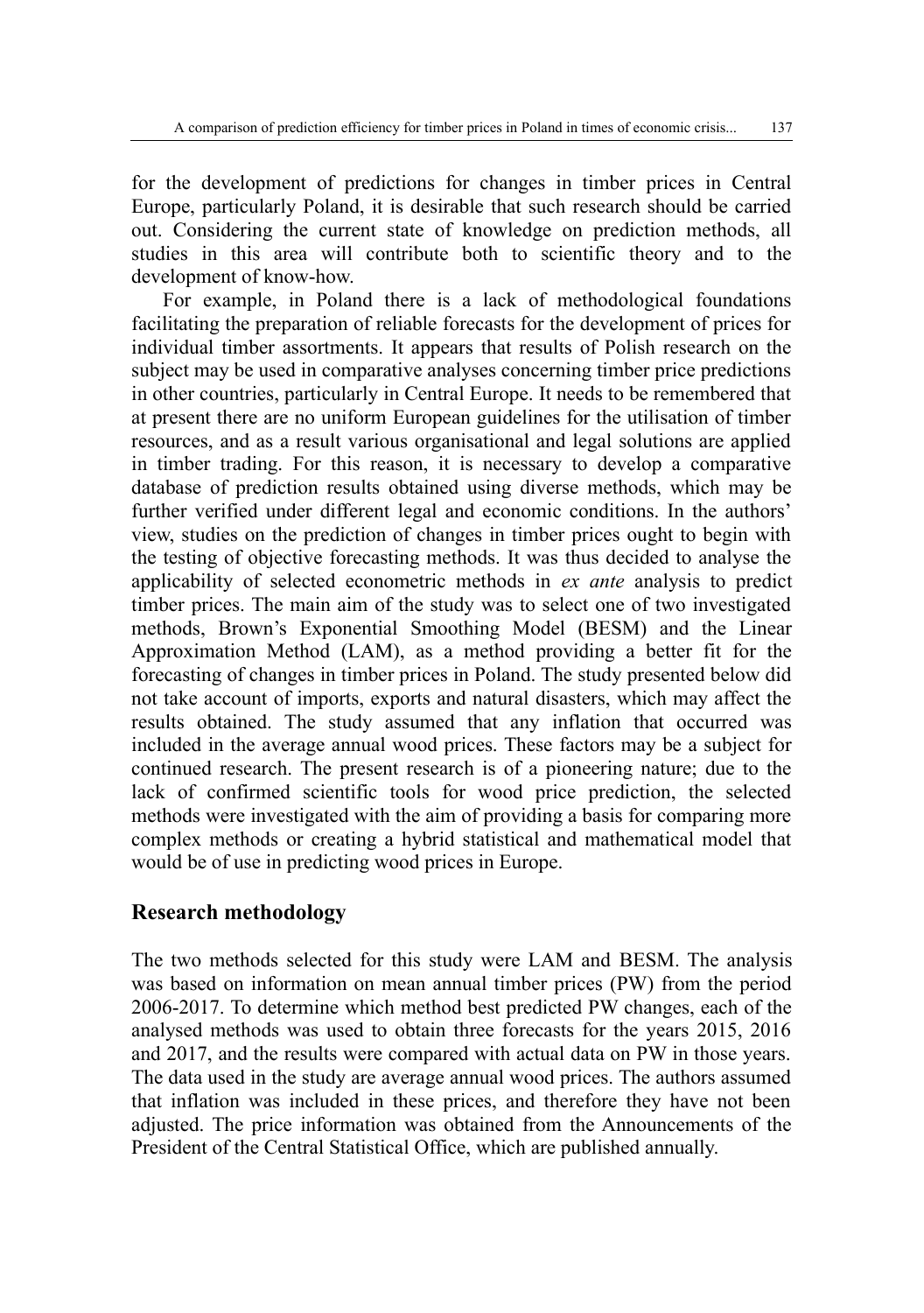Making the assumption that the length of the time series adopted in the construction of the trend model influences the result of the forecasts, the analysed methods were tested based on a system of three time series (5-, 7- and 9-year). As a result, a total of 27 predictions were obtained (with 9 for each tested method). On this basis the PW prediction methods were compared (with analysis of prediction errors) and the appropriate period for the construction of the PW prediction model was indicated.

First, PW prediction was performed using LAM. For this purpose, a PW growth trend model was constructed, which was further used to predict PW and to estimate the parameters of the linear function in the classical form  $y_t = at + b$ . This estimation of the PW function parameters was performed by solving the classical set of equations:

$$
\begin{bmatrix}\n\sum_{t=1}^{n} y_{t} = n \times b + a \times \sum_{t=1}^{n} t \\
\sum_{t=1}^{n} y_{t} \times t = b \times \sum_{t=1}^{n} t + a \times \sum_{t=1}^{n} t^{2}\n\end{bmatrix}
$$
\n(1)

where  $y_t$  is the PW in period  $t$ ,  $t$  denotes the period (1 year),  $n$  is the number of observations,  $a$  is the trend coefficient, and  $b$  is the absolute term of the trend function.

First, using the formula given above (formula 1), the value of the trend coefficient (*a*) was estimated:

$$
a = \frac{\sum_{t=1}^{n} y_t t - \frac{\sum_{t=1}^{n} t \sum_{t=1}^{n} y_t}{n}}{\sum_{t=1}^{n} t^2 - \frac{(\sum_{t=1}^{n} t)^2}{n}}
$$
(2)

where the symbols have the same meanings as in formula 1.

Based on this coefficient, the mean increase or decrease in PW between individual periods (*t*) was determined. The value of the absolute parameter of the analysed function (*b*) was estimated using information on the value of the PW trend coefficient (*a*), the arithmetic mean of the number of periods used in the simulation  $(\bar{t})$  and the arithmetic mean of PW  $(\bar{y}_t)$ :

$$
b = \bar{y}_t - a \times \bar{t} \tag{3}
$$

Next, a prediction of PW changes was constructed using BESM:

$$
y_t^* = \alpha y_{t-1} + (1 - \alpha) y_{t-1}^* \tag{4}
$$

for  $t = 2, 3, \ldots, n+1$ , where  $y^*_{t-1}$  is the theoretical value from the previous period, *y*<sup>*t*</sup>–1</sub> is the empirical value of the trend from the previous period, and *α* is the smoothing constant.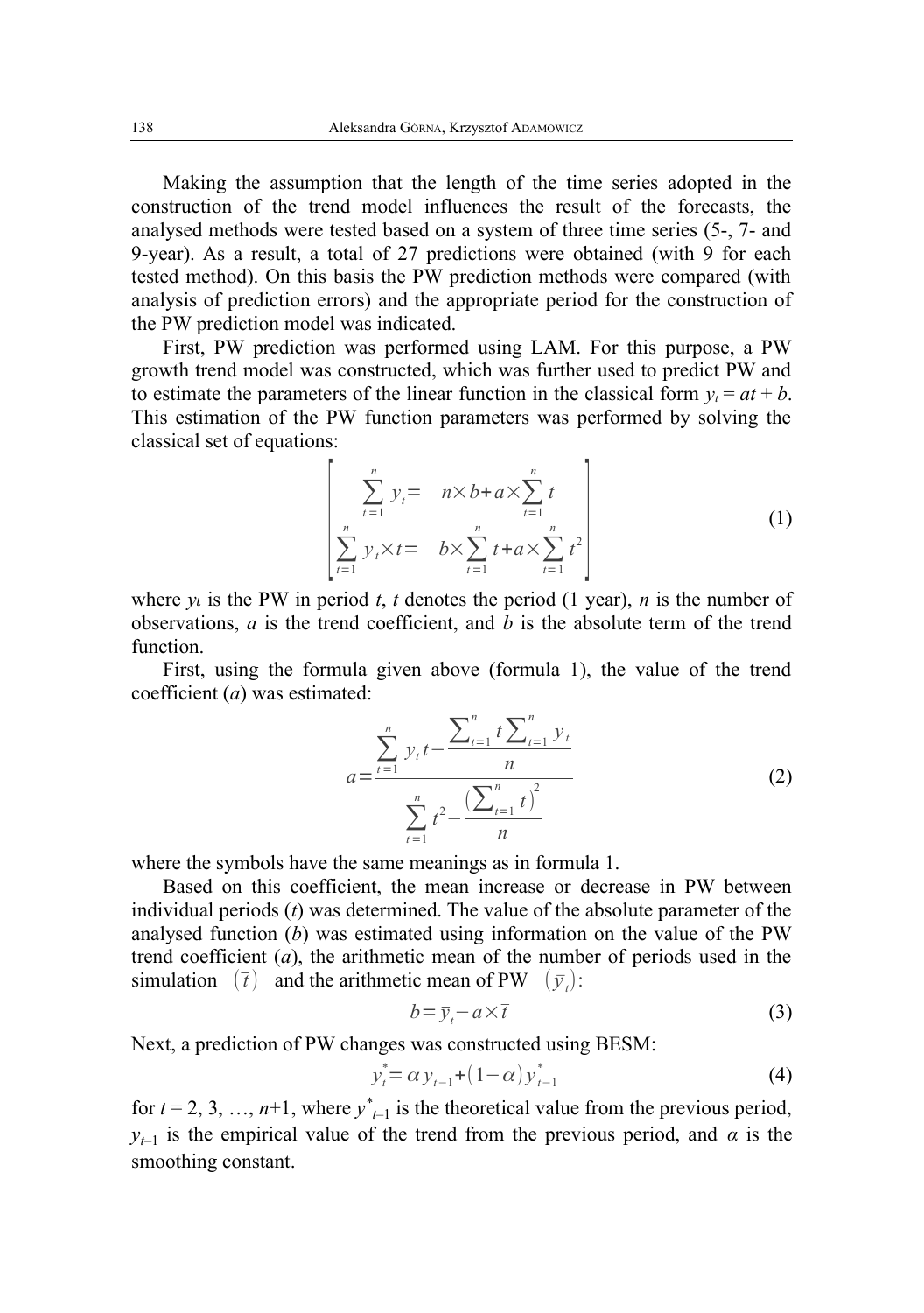Remembering that this method is based on a combination of the weighted mean of the past value of the phenomenon and the future forecast, the value of *α* was selected based on the smallest error determined using the Root Mean Squared Error (RMSE), *s* \* :

$$
s^* = \sqrt{\frac{1}{n} \sum_{t=1}^n (y_t - y_t^{\alpha})^2}
$$
 (5)

where  $s^*$  is the mean square predictive error, *n* is the population size,  $y_t$  is the actual value in the present period,  $\alpha$  is the smoothing constant, and  $y_t^{\alpha}$  is the expired forecast.

It was assumed that the better model would have a lower RMSE value.

The effectiveness of the methods for constructing PW predictions was assessed by determining parameters of the stochastic structure for the results, namely the residual standard deviation, residual variation coefficient, convergence coefficient, coefficient of determination, and standard errors for the structural parameters of the trend equation.

The standard deviation of the residual  $(S(e_t))$  was calculated from the formula:

$$
S(e_{t}) = \sqrt{\frac{\sum_{i=1}^{n} (y_{t} - y_{t}^{2})^{2}}{n - k}}
$$
(6)

where  $y_t$  and *n* are as in formula 1,  $y_t$ <sup> $\hat{y}_t$ </sup> is the theoretical value in the present period, and *k* is the number of estimated parameters (in the case of the linear trend function,  $k = 2$ ).

This indicates the degree to which the explained variable is influenced by random effects, established by estimation of the residual variation coefficient  $(V_{S(e_i)})$  calculated from the following formula:

$$
V_{S(e_i)} = \frac{S(e_i)}{y_i} \cdot 100\,\%
$$
\n(7)

where  $S(e_t)$  is as in formula 6, and  $y_t$  is as in formula 1.

It was assumed that the constructed model could be considered suitable for prediction when  $(V_{S(e_i)})$  < 20%. The convergence coefficient  $(\varphi^2)$  was calculated from the formula:

$$
\varphi^2 = \frac{\sum_{i=1}^n (y_t - y_t^2)^2}{\sum_{i=1}^n (y_t - y_t^2)^2}
$$
\n(8)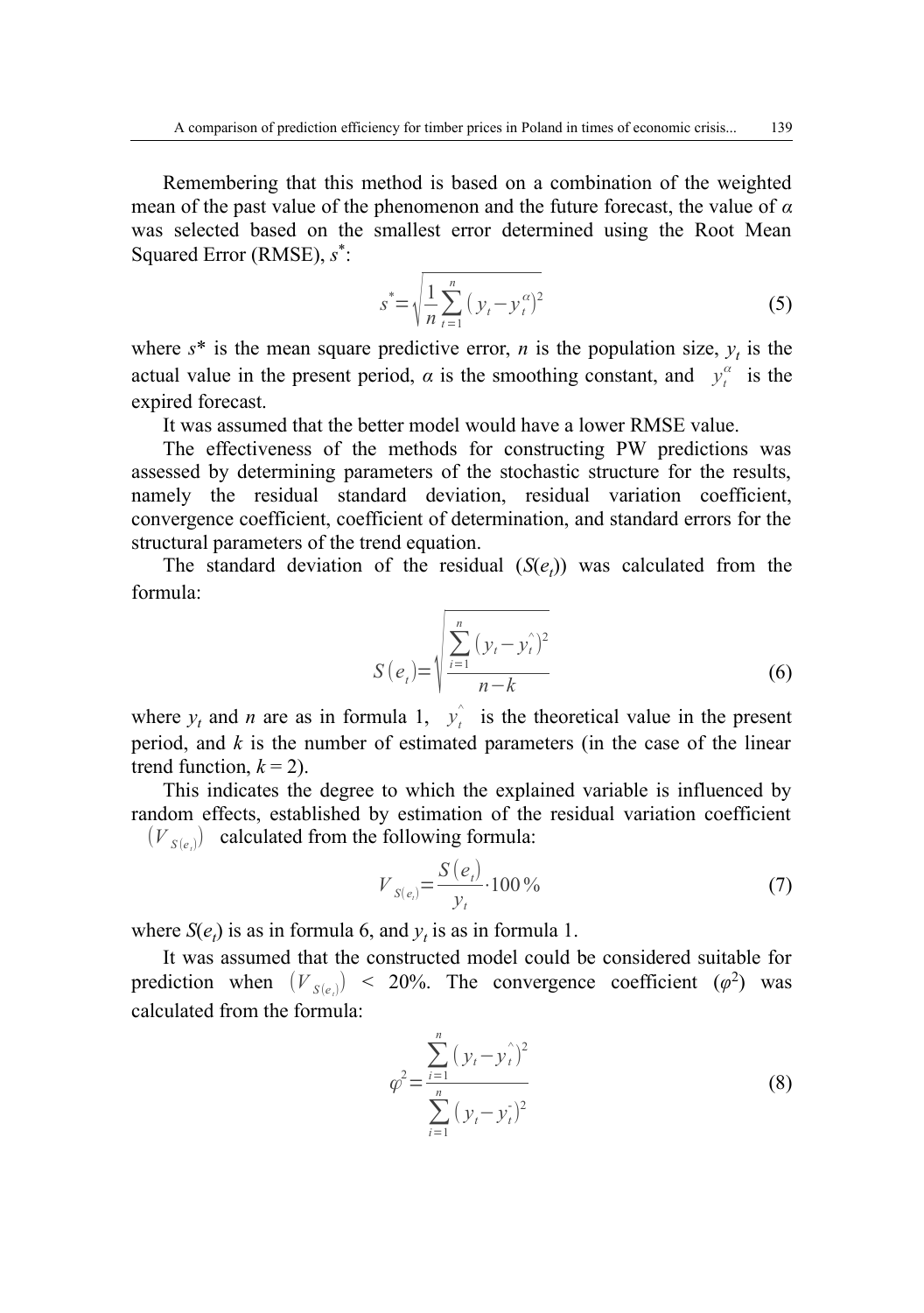where y<sub>t</sub> is as in formula 1,  $y_t^2$  is as in formula 6, and  $y_t^2$  is the mean weighted value of actual timber prices in period *t*.

The coefficient of determination  $(R^2)$  was calculated from the formula:

$$
R^2 = 1 - \varphi^2 \tag{9}
$$

where is as in formula 8.

The coefficient of determination  $(R^2)$  was used to determine what part of the data was explained by the model. The following classification of results was adopted:  $R^2 = 0.0 - 0.5$  – insufficient goodness of fit;  $R^2 = 0.5 - 0.6$  – weak fit;  $R^2 = 0.6$ -0.8 – satisfactory fit;  $R^2 = 0.8$ -0.9 – good fit;  $R^2 = 0.9$ -1.0 – very good fit.

All of the predictions carried errors. They were ranked based on the size of differences between actual prices and the prices predicted using the analysed models. When evaluating the efficiency of individual prediction models, standard errors were considered.

Standard errors of structural parameters in the trend equation  $(S_{(a)}$  and  $S_{(b)}$ ) were calculated from the formulae:

$$
S_{(a)} = \frac{S(e_t)}{\sqrt{\sum_{i=1}^{n} t^2 - n t^2}}
$$
  
\n
$$
S_{(b)} = \sqrt{\frac{S^2(e_t) \sum_{i=1}^{n} t^2}{n(\sum_{i=1}^{n} t^2 - n t^2)}}
$$
\n(10, 11)

where  $S(e_t)$  is as in formula 6, and *t* and *n* are as in formula 1.

Apart from the analysis of errors in the structural parameters of the equation, predictive errors were also estimated. To provide a reliable comparison of the obtained predictions with the actual PW values, the mean standard error of the investigated variables was calculated:

$$
S_x = \frac{S}{\sqrt{N}}\tag{12}
$$

where *S* is the standard deviation and *N* is the number of observations.

Additionally, the absolute error and the relative error of predicted PW in relation to actual PW were calculated:

$$
\Delta x = x - x_0 \tag{13}
$$

where  $\Delta x$  is the absolute error, x is the actual value of PW, and  $x_0$  is the actual value of PW;

$$
\delta = \frac{\Delta x}{x} \cdot 100\% = \frac{|x - x_0|}{x}
$$
 (14)

where  $\delta$  is the relative error, and other symbols are as in formula 13.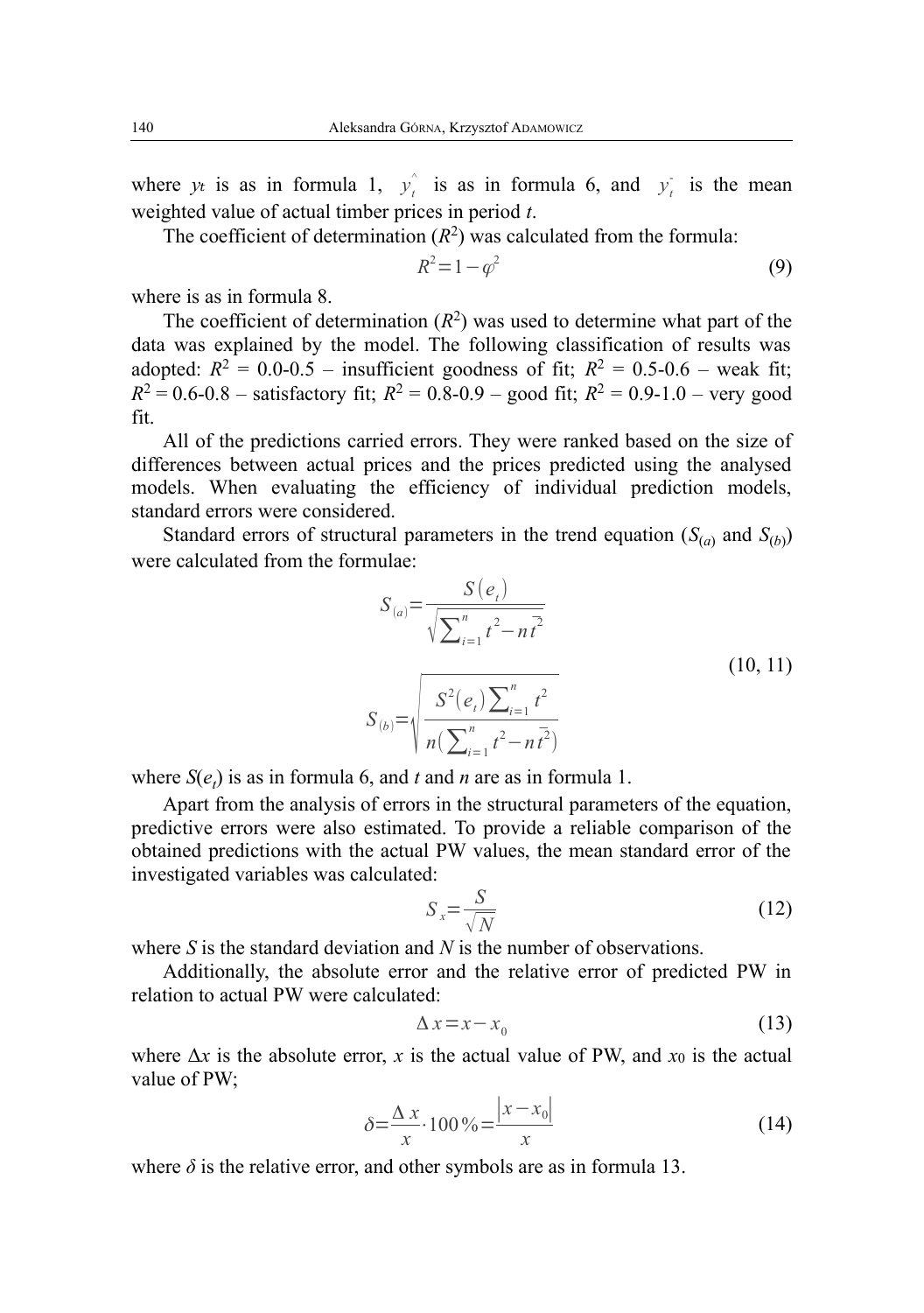In accordance with the assumptions adopted, predictions were made using three different time series for 3 different years (3 replications). The efficiency of individual forecasts provided by the analysed methods was evaluated based on averaged errors of individual predictions:

$$
E_A = \frac{\delta_1 + \delta_2 + \delta_3}{3} \tag{15}
$$

where  $E_A$  is the average predictive error of PW.

#### **Results and discussion**

In accordance with the adopted methodological assumptions, information was collected on PW from the period 2006-2017. First, PW prediction was performed using LAM. Following the adopted methodology, the formula of the linear function was determined and the applicability of the constructed models to further stages of the study was assessed. Based on the results obtained, all of the functions were classified as suitable to predict PW. The smallest relative and absolute errors were recorded for the prediction based on the linear function  $y_t^2 = 5.277t + 161.70$ . This function was constructed based on the 5-year time series. In the absolute system this error amounted to 1.59 PLN ( $\epsilon$ 0.35) (Table 1). In the relative system the difference between predicted and actual PW was below 1%. The average predictive error  $(E_A)$  for prediction based on the 5-year trend was the smallest, at slightly over 1%. For the longer time series  $E_A$  was greater: for the 7-year time series it was 3.28%, and for the 9-year time series it was

5.09% (Table 1).

Next, prediction of PW was performed using BESM. Similarly as in the case of predictions obtained from the trend analysis, the smallest *EA* was recorded for the 5-year time series. This error was approximately 1%. For longer time series *EA* was greater, reaching 18.80% for the 7-year time series and 17.82% for the 9 year time series (Table 1).

The errors in predictions constructed using BESM were greater than those in predictions provided by LAM. The lowest  $E_A$  in BESM exceeded the greatest  $E_A$ for LAM.

Predictions concerning market changes, particularly in PW values, provide key information for management processes in the forestry and wood sector. For example, in Poland the timber conversion and processing sector employs approximately 330,000 people, which is 2.5% of employment in the entire national economy (CSO data). The aim of the present research was to compare two prediction methods for PW. It should be noted that at present no comprehensive solutions are available for price prediction dedicated to the forestry sector in Central Europe, including Poland. For this reason, it was decided to verify the selected prediction methods in terms of their applicability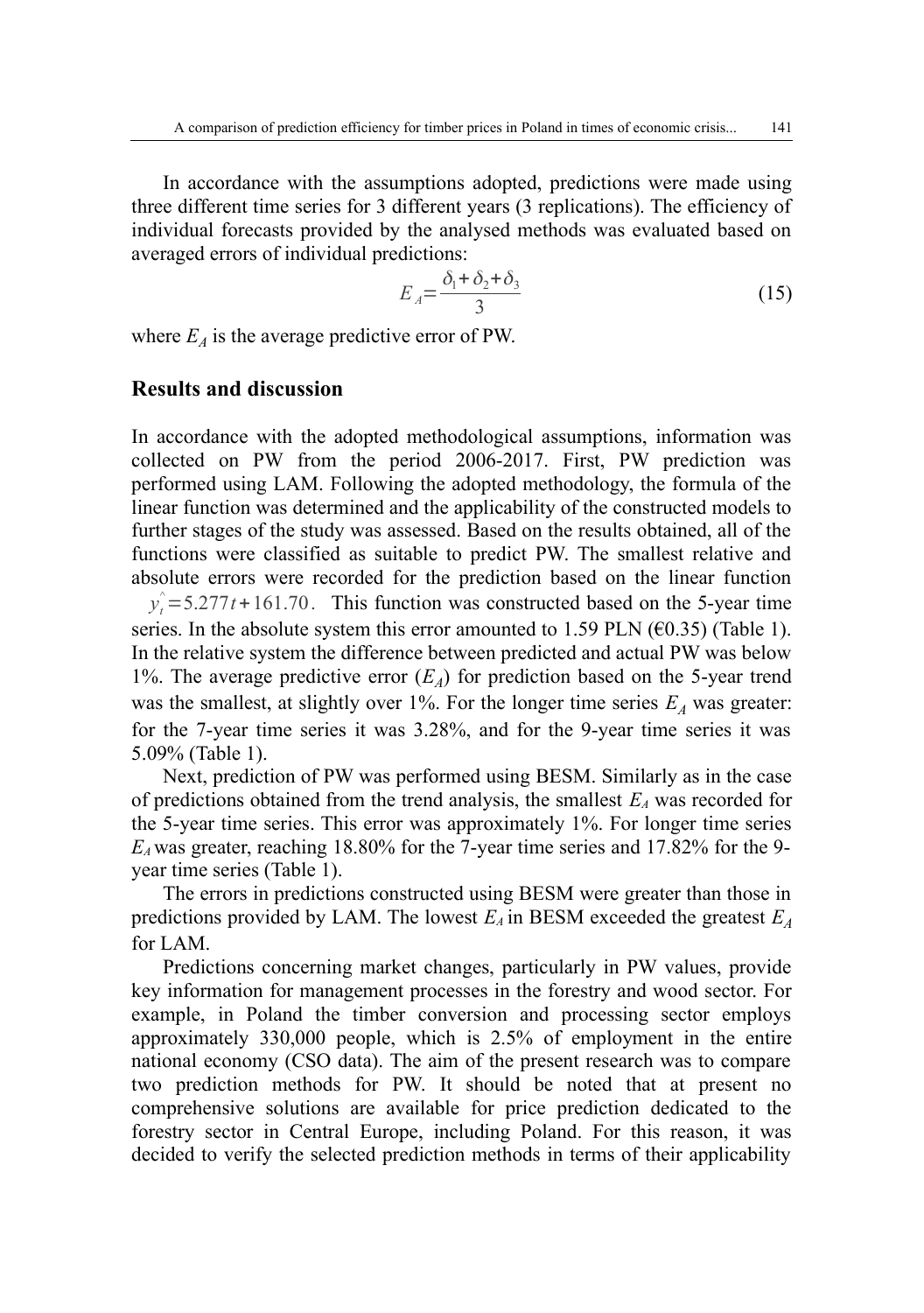|                   | Linear Approximation Model (LAM)           |             |              |                    |                     |              |                    |              |              |
|-------------------|--------------------------------------------|-------------|--------------|--------------------|---------------------|--------------|--------------------|--------------|--------------|
|                   | 5-year time series                         |             |              | 7-year time series |                     |              | 9-year time series |              |              |
|                   | 2017                                       | 2016        | 2015         | 2017               | 2016                | 2015         | 2017               | 2016         | 2015         |
| Absolute<br>error | 2.27<br>PLN                                | 2.27<br>PLN | 1.59<br>PLN  | 1.81<br>PLN        | 13.91<br>PLN        | 6.30<br>PLN  | 7.25<br>PLN        | 9.72<br>PLN  | 4.42<br>PLN  |
| Relative<br>error | 1.15%                                      | 1.19%       | 0.83%        | 0.92%              | 7.28%               | 3.28%        | 3.68%              | 5.09%        | 2.31%        |
|                   | Brown's Exponential Smoothing Model (BESM) |             |              |                    |                     |              |                    |              |              |
|                   | 5-year time series                         |             |              | 7-year time series |                     |              | 9-year time series |              |              |
|                   | 2017                                       | 2016        | 2015         | 2017               | 2016                | 2015         | 2017               | 2016         | 2015         |
| Absolute<br>error | 10.64<br>PLN                               | 4.34<br>PLN | 24.99<br>PLN | 2.09<br>PLN        | 15.59<br><b>PLN</b> | 36.06<br>PLN | 2.36<br>PLN        | 12.83<br>PLN | 34.18<br>PLN |
| Relative          | 5.40%                                      | 2.27%       | 13.03%       | 1.06%              | 8.16%               | 18.80%       | 1.20%              | 6.72%        | 17.82%       |

**Table 1. Summary of results for errors in the prediction of average wood raw material prices using the Linear Approximation Model and Brown's Exponential Smoothing Model in 2015-2017 with 5-, 7- and 9-year time series**

in the PW forecasting process. In the opinion of the authors, the results constitute a basis for further studies on the construction of a homogeneous prediction model for market changes in forestry and the wood industry. This is particularly important in view of the economic uncertainty caused by the pandemic. It should be emphasised that the trend analysis presented in this paper covers the period of the world crisis in the years 2007-2008, which may provide an analogy to the expected decrease in economic growth in the coming years caused by COVID-19. It may also be observed here that in Poland, adjustment (reduction) of timber prices caused by the crisis of 2007-2008 was observed as late as 2009.

Based on the study it was concluded that prediction using LAM was more efficient than the price prediction provided by BESM. In view of the above, further research needs to be conducted using trend analysis. The best fit for price prediction was found for the linear function  $y_t^2 = 5.277t + 161.70$ . This function was constructed based on the 5-year time series. It is generally accepted that the longest possible time series should be used to identify a trend [Kędzior 2005]. The results also show that the predictions from the shortest time series carried the smallest error in relation to actual PW. Nevertheless, it should be remembered that the 5-year time series did not cover the economic crisis of 2007-2008, a fact which influenced the efficiency of predictions based on that time series. It is of interest that the predictions based on the 7-year time series,

error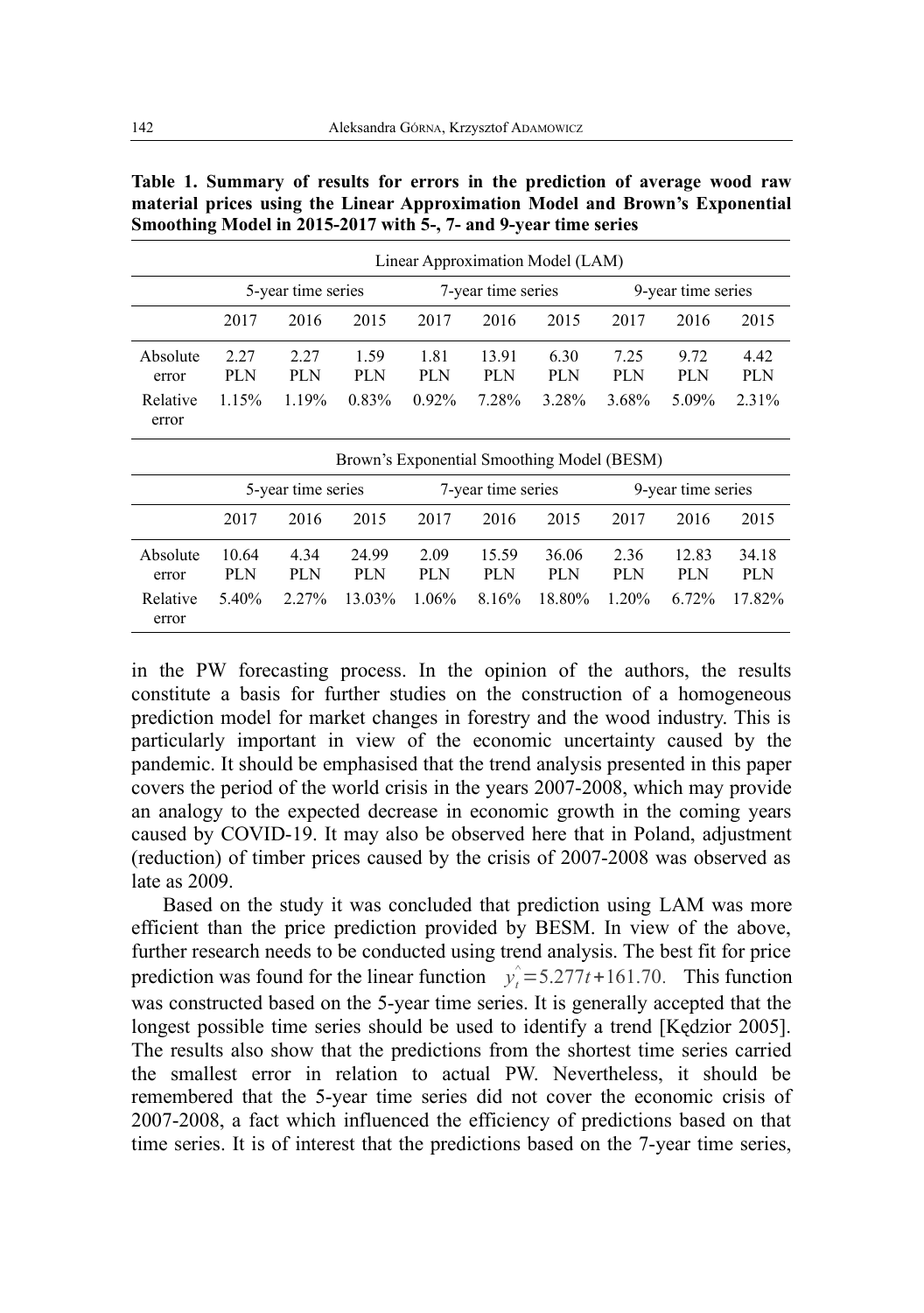

**Fig. 1. Comparison of changes in BSEM and LAM absolute error**

covering the years 2007-2014 (forecast for 2015) and 2008-2015 (forecast for 2016), were less accurate than those based on the 9-year time series. It should be noted that both linear functions  $y_t^2 = 7.802t + 142.50$  and  $y_t^2 = 7.491t +$ + 138.14 represent a trend covering the beginning and duration of the worldwide economic crisis. On this basis, it may be assumed that future forecasts for the situation on the timber market in relation to PW need to be based on time series covering the period preceding the current economic crisis. Additionally, it is suggested to investigate the potential application of other trend types in price predictions. For this reason, studies have already been initiated on the application of other trend types (logarithmic, exponential and percentage) to predict PW changes.

## **Conclusions**

Based on the conducted evaluation of the potential and efficiency of application of the two methods used to investigate past PW changes in *ex ante* analysis, it was found that:

- 1. Predictions of changes in timber prices obtained using the method of approximation to the trendline was more efficient than price prediction using Brown's Exponential Smoothing Model. In the case of the former method the average predictive error for 5-year time series was below 1%, for the 7-year time series it was 3.83%, and for the 9-year time series it was 3.69%. Using the second method, the errors for the respective time series were 6.90%, 9.34% and 8.58%.
- 2. Predictions based on the 5-year time series proved to be the most efficient. This may have been caused by the fact that these predictions were constructed using data which did not cover the crisis of 2007-2008.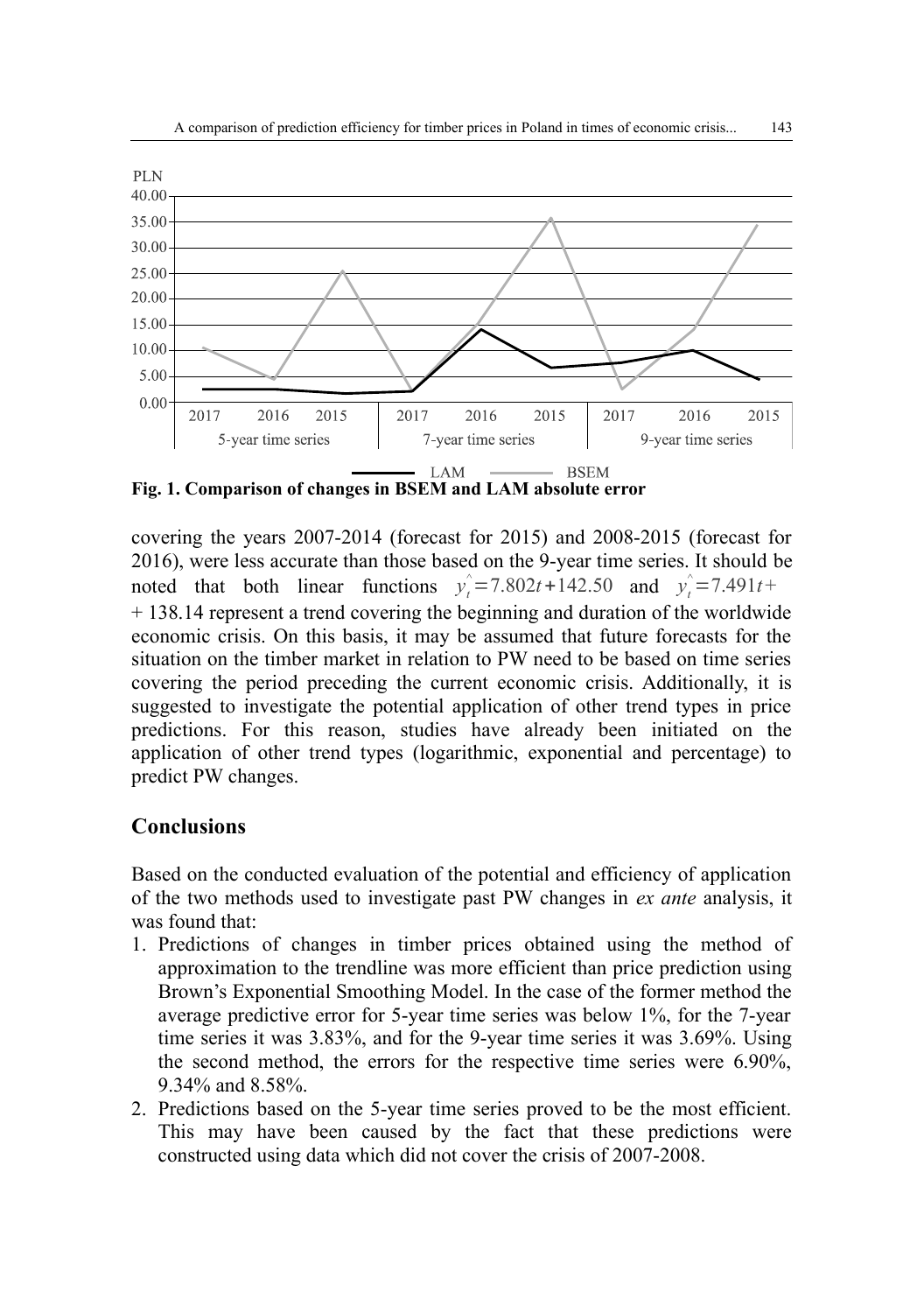- 3. Future predictions covering the period of economic slowdown should be constructed based on the time series beginning before 2020. When comparing the predictions constructed based on the 7-year time series (beginning in the years 2007 and 2008) and those obtained using the 9-year time series (beginning before the crisis period), greater efficiency of prediction was found for the models constructed based on the 9-year time series.
- 4. The investigated methods of trend analysis may be applied in the forecasting of PW changes. In view of the global economic changes, which will lead to adjustment of prices for various goods and services, studies on the application of trends in price prediction need to be extended to include logarithmic, exponential and percentage trend analyses. At further stages of research, tests should also include models constructed based on the autoregressive integrated moving average (ARIMA) and seasonal autoregressive integrated moving average (SARIMA) models.

#### **References**

- **Adamowicz K.** [2010]: Cenowa elastyczność popytu na drewno na pierwotnym lokalnym rynku drzewnym w Polsce (Price elasticity of demand for timber on the primary local wood market in Poland). Sylwan 154 [2]: 130-138
- **Chou J.S., Ngo N.** [2016]: Time series analytics using sliding window metaheuristic optimization-based machine learning system for identifying building energy consumption patterns. Applied Energy. DOI: 10.1016/j.apenergy.2016.05.074
- **Cordeiro S.A., Soares N.S., Braga M.J., da Silva M.L.** [2010]: Export price forecast of Brazilian pine sawn wood. Scientia Forestalis 38 [86]: 205-214
- **Du Cao M., Kumar Purohit P., Bauer L., Faseruk A.** [2015]: How Effective Are Quantitative Methods Forecasting Crude Oil Prices?. Journal of Financial Management and Analysis 28: 1-10
- **Du Y.** [2018]: Application and analysis of forecasting stock price index based on combination of ARIMA model and BP neural network, in: Proceedings of the 30th Chinese Control and Decision Conference, CCDC 2018. pp. 2854-2857. DOI: 10.1109/CCDC.2018. 8407611
- **Kędzior Z.** [2005]: Badania rynku metody zastosowania (Market research application methods). PWE, Warszawa
- **Komunikat Prezesa GUS, z dnia 17 października 2006 r**. w sprawie średniej ceny sprzedaży drewna, obliczonej według średniej ceny drewna uzyskanej przez nadleśnictwa za pierwsze trzy kwartały 2006 r. (M.P. z 2006 r. Nr 74, poz. 746) (Announcement of the President of the Central Statistical Office of Poland of 17 October 2006 on the average selling price of wood, calculated according to the average price of wood obtained by forest districts in the first three quarters of 2006 [Official Gazette of 2006, No. 74, item 746])
- **Komunikat Prezesa GUS, z dnia 18 października 2007 r.** w sprawie średniej ceny sprzedaży drewna, obliczonej według średniej ceny drewna uzyskanej przez nadleśnictwa za pierwsze trzy kwartały 2007 r. (M.P. z 2007 r. Nr 79, poz. 846) (Announcement of the President of the Central Statistical Office of Poland of 18 October 2007 on the average selling price of wood, calculated according to the average price of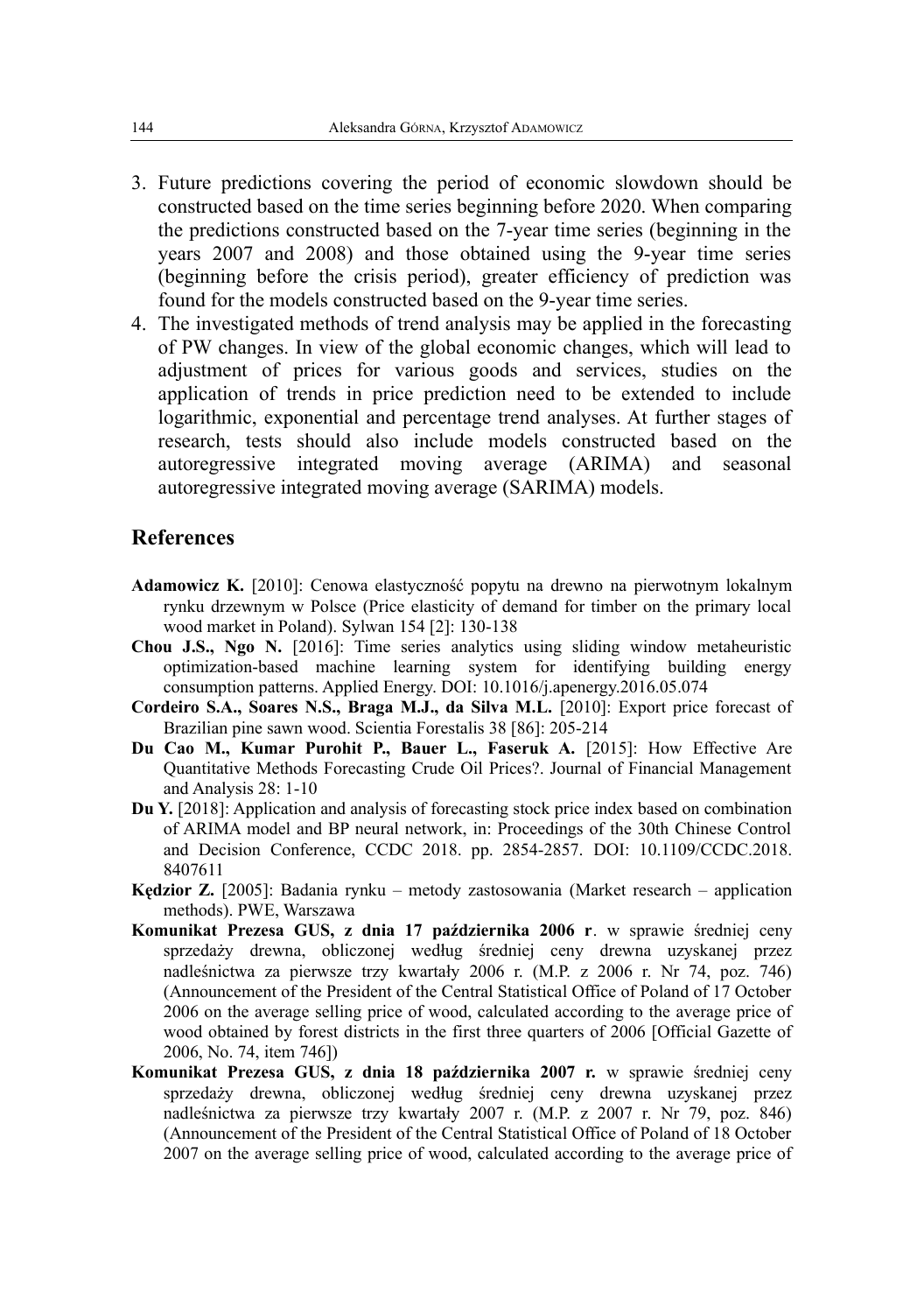wood obtained by forest districts in the first three quarters of 2006 [Official Gazette of 2007, No. 79, item 846])

- **Komunikat Prezesa GUS, z dnia 20 października 2008 r.** w sprawie średniej ceny sprzedaży drewna, obliczonej według średniej ceny drewna uzyskanej przez nadleśnictwa za pierwsze trzy kwartały 2008 r. (M.P. z 2008 r., Nr 81, poz. 718) (Announcement of the President of the Central Statistical Office of Poland of 20 October 2008 on the average selling price of wood, calculated according to the average price of wood obtained by forest districts in the first three quarters of 2008 [Official Gazette of 2008, No. 81, item 718])
- **Komunikat Prezesa GUS, z dnia 20 października 2009 r.** w sprawie średniej ceny sprzedaży drewna, obliczonej według średniej ceny drewna uzyskanej przez nadleśnictwa za pierwsze trzy kwartały 2009 r. (M.P. z 2009 r., Nr 69, poz. 896) (Announcement of the President of the Central Statistical Office of Poland of 20 October 2009 on the average selling price of wood, calculated according to the average price of wood obtained by forest districts in the first three quarters of 2006 [Official Gazette of 2009, No. 69, item 896])
- **Komunikat Prezesa GUS, z dnia 20 października 2010 r.** w sprawie średniej ceny sprzedaży drewna, obliczonej według średniej ceny drewna uzyskanej przez nadleśnictwa za pierwsze trzy kwartały 2010 r. ( M.P. z 2010r. Nr 78, poz. 970) (Announcement of the President of the Central Statistical Office of Poland of 20 October 2010 on the average selling price of wood, calculated according to the average price of wood obtained by forest districts in the first three quarters of 2010 [Official Gazette of 2010, No. 78, item 970])
- **Komunikat Prezesa GUS, z dnia 20 października 2011 r.** w sprawie średniej ceny sprzedaży drewna, obliczonej według średniej ceny drewna uzyskanej przez nadleśnictwa za pierwsze trzy kwartały 2011 r.( M.P. z 2011 r. ,Nr 95, poz. 970) (Announcement of the President of the Central Statistical Office of Poland of 20 October 2011 on the average selling price of wood, calculated according to the average price of wood obtained by forest districts in the first three quarters of 2006 [Official Gazette of 2011, No. 95, item 970])
- **Komunikat Prezesa GUS, z dnia 19 października 2012 r.** w sprawie średniej ceny sprzedaży drewna, obliczonej według średniej ceny drewna uzyskanej przez nadleśnictwa za pierwsze trzy kwartały 2012 r. (M.P. z 2012 r., poz. 788) (Announcement of the President of the Central Statistical Office of Poland of 19 October 2012 on the average selling price of wood, calculated according to the average price of wood obtained by forest districts in the first three quarters of 2006 [Official Gazette of 2012, item 788])
- **Komunikat Prezesa GUS, z dnia 21 października 2013 r.** w sprawie średniej ceny sprzedaży drewna, obliczonej według średniej ceny drewna uzyskanej przez nadleśnictwa za pierwsze trzy kwartały 2013 r. (M.P. z 2013 r., poz. 828) (Announcement of the President of the Central Statistical Office of Poland of 21 October 2013 on the average selling price of wood, calculated according to the average price of wood obtained by forest districts in the first three quarters of 2013 [Official Gazette of 2013, item 828])
- **Komunikat Prezesa GUS, z dnia 20 października 2014 r**. w sprawie średniej ceny sprzedaży drewna, obliczonej według średniej ceny drewna uzyskanej przez nadleśnictwa za pierwsze trzy kwartały 2014 r. (M.P. z 2014 r., poz. 955) (Announcement of the President of the Central Statistical Office of Poland of 20 October 2014 on the average selling price of wood, calculated according to the average price of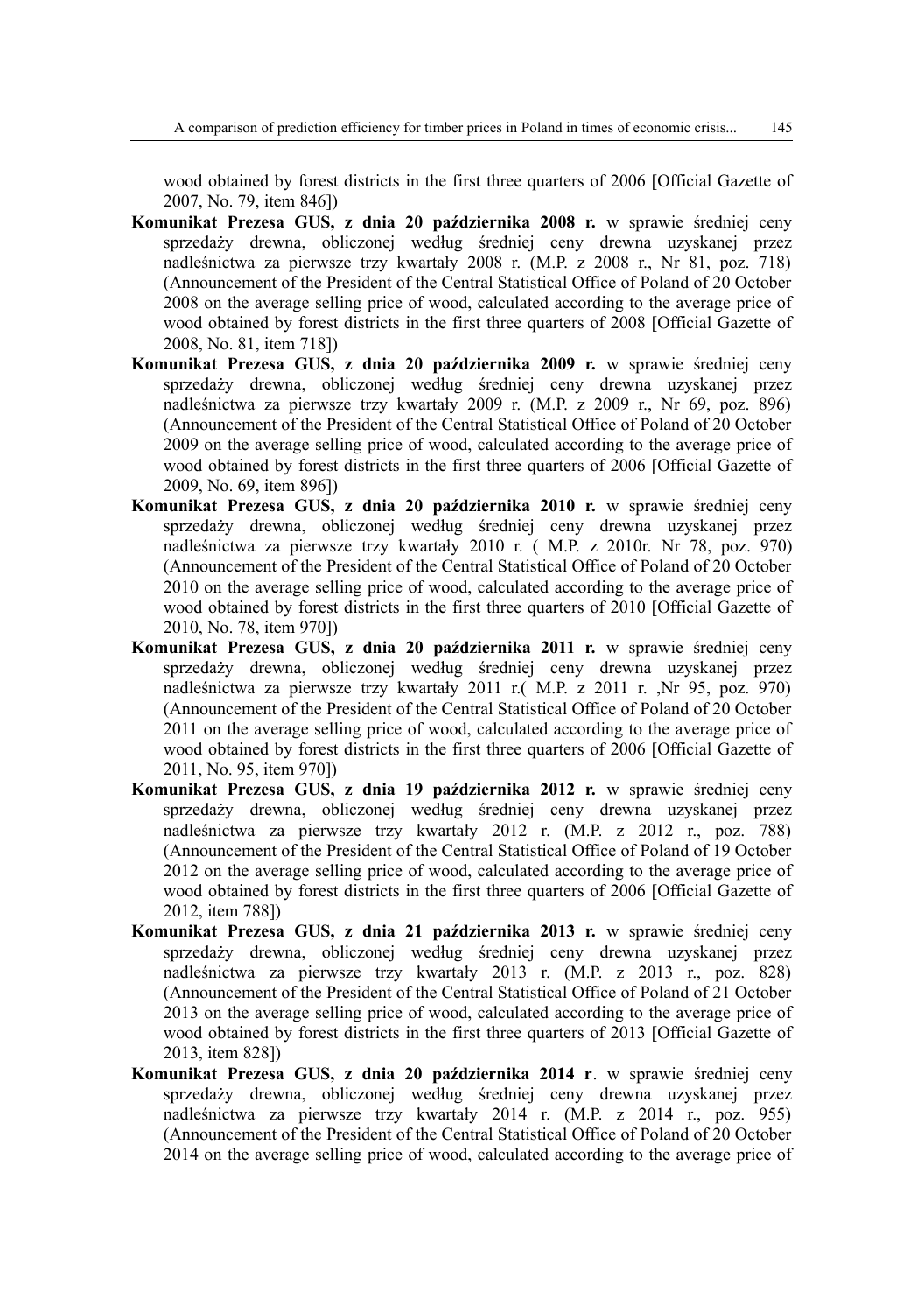wood obtained by forest districts in the first three quarters of 2014 [Official Gazette of 2014, item 955])

- **Komunikat Prezesa GUS, z dnia 20 października 2015 r**. w sprawie średniej ceny sprzedaży drewna, obliczonej według średniej ceny drewna uzyskanej przez nadleśnictwa za pierwsze trzy kwartały 2015 r. (M.P. z 2015 r., poz. 1028) (Announcement of the President of the Central Statistical Office of Poland of 20 October 2015 on the average selling price of wood, calculated according to the average price of wood obtained by forest districts in the first three quarters of 2015 [Official Gazette of 2015, item 1028])
- **Komunikat Prezesa GUS, z dnia 20 października 2016 r**. w sprawie średniej ceny sprzedaży drewna, obliczonej według średniej ceny drewna uzyskanej przez nadleśnictwa za pierwsze trzy kwartały 2016 r. (M.P z 2016 r., poz. 996) (Announcement of the President of the Central Statistical Office of Poland of 20 October 2016 on the average selling price of wood, calculated according to the average price of wood obtained by forest districts in the first three quarters of 2016 [Official Gazette of 2016, item 996])
- **Komunikat Prezesa GUS, z dnia 20 października 2017 r**. w sprawie średniej ceny sprzedaży drewna, obliczonej według średniej ceny drewna uzyskanej przez nadleśnictwa za pierwsze trzy kwartały 2017 r. (M.P z 2017 r., poz 963) (Announcement of the President of the Central Statistical Office of Poland of 20 October 2017 on the average selling price of wood, calculated according to the average price of wood obtained by forest districts in the first three quarters of 2017 [Official Gazette of 2017, item 963])
- **Koutroumanidis T., Ioannou K., Arabatzis G.** [2009]: Predicting fuel wood prices in Greece with the use of ARIMA models, artificial neural networks and a hybrid ARIMA- -ANN model. Energy Policy 37 [9]: 3627-3634 DOI: 10.1016/j.enpol.2009.04.024
- **Kowalik S., Herczakowska J.** [2010]: Analiza i prognoza cen ropy naftowej na rynkach międzynarodowych (Analysis and forecast of crude oil prices on international markets). Polityka Energetyczna 13: 253-263
- **Malaty R., Toppinen A., Viitanen J.** [2007]: Modelling and forecasting Finnish pine sawlog stumpage prices using alternative time-series methods. Canadian Journal of Forest Research 37 [1]: 178-187. DOI: https://doi.org/10.1139/x06-208
- **McNally S., Roche J., Caton S.** [2018]: Predicting the price of Bitcoin using Machine Learning, in: 2018 26th Euromicro International Conference on Parallel, Distributed and Network-Based Processing (PDP). IEEE, pp. 339-343
- **Mondal P., Shit L., Goswami S.** [2014]: Study of Effectiveness of Time Series Modeling (Arima) in Forecasting Stock Prices. International Journal of Computer Science, Engineering and Applications. DOI: 10.5121/ijcsea.2014.4202
- **Omar H., Hoang V.H., Liu D.R.** [2016]: A Hybrid Neural Network Model for Sales Forecasting Based on ARIMA and Search Popularity of Article Titles. Computational Intelligence and Neuroscience. DOI: 10.1155/2016/9656453
- **Popławski T.** [2006]: Zastosowanie wybranych technik prognostycznych do krótkoterminowych prognoz cen energii elektrycznej na Towarowej Giełdzie Energii (Application of selected forecasting techniques to short-term forecasts of electricity prices on the Polish Power Exchange). Polityka Energetyczna 9: 143-155
- **Shao Y.E., Dai J.T.** [2018]: Integrated feature selection of ARIMA with computational intelligence approaches for food crop price prediction. Complexity. DOI: 10.1155/2018/ 1910520